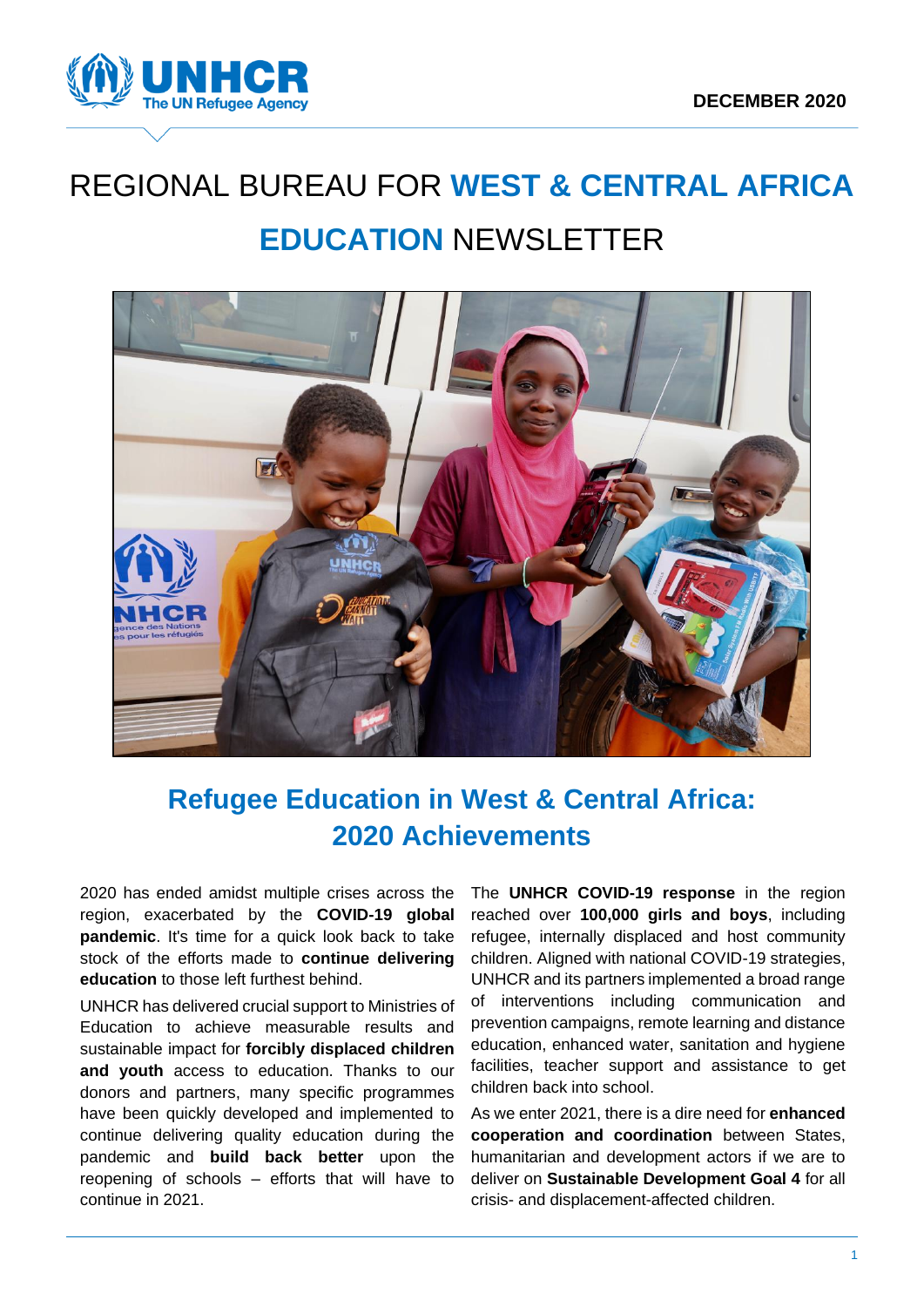



## [2020](https://data2.unhcr.org/en/documents/details/83328) Key Facts and Figures

This year, it took to be creative to continue guaranteeing access to quality education for refugee, internally displaced and host community children. Here are some of the 2020 highlights of UNHCR's education programs and activities across the WCA region:

#### **Radio Education Program:**

UNHCR distributed over **11,000 solarpowered radio sets**, along with school kits, to displaced children in **Burkina Faso**, **Cameroon** and **Mali** to enable them access distance education programs broadcast through national and community radios.



#### **Home Tutoring & Remedial Classes:**

In **Chad**, UNHCR's supported camp teachers to provide **homework and tutoring** to **25,000** students in examination classes.

In **Niger**, UNHCR funded a **remedial program**, developed by NRC, for **2,641** refugee and host children to support them prepare for the next school year.

In **Liberia**, through a partnership with Rising On Air, UNHCR provided **'take home' learning packages** to all refugee children in grades 1 to 5.

#### **Distance Learning & Connectivity:**

In **Senegal**, thanks to the UN COVID-19 Response and Recovery Multi-Partner Trust Fund, UNHCR provided **700 digital school kits** to refugee students to support continued access to education.



Watch **[UNHCR](https://twitter.com/UnhcrTchad/status/1339587969364029445)  [Chad's video](https://twitter.com/UnhcrTchad/status/1339587969364029445)** on the return to school in the refugee camps.

#### **Support to School Reopening:**

UNHCR built and/or rehabilitated over **100 additional classrooms** in **Burkina Faso**, **CAR**, **Chad**, **Mali** and **Niger**, allowing the safe resumption of classes for thousands of refugee and host community children. In addition, more than **500** schools across the region were equipped with **WASH installations** (construction of latrines and boreholes, installation of water pumps and handwashing stations) to strengthen preventive measures against the spread of the Covid-19.

#### **Teacher Support & Training:**

UNHCR ensured **continuous payment of teacher incentives** in refugee settings in **Burkina Faso**, **Chad**, **Guinea** and **Liberia** during the closure of schools, in order to retain teachers and ensure the continuity of their income.

In the **Sahel region**, over **2,000 teachers** were trained in EiE, Covid prevention, Child Protection, and PSS/SEL.

#### **[DAFI Program:](https://www.unhcr.org/dafi-scholarships.html)**

**732 refugee students** received **higher education scholarships** in Benin, Burkina Faso, Cameroon, Chad, Côte d'Ivoire, Gambia, Ghana, Guinea Bissau, Guinea Conakry, Liberia, Mali,

Niger, Nigeria, Senegal, and Togo.

– Read the annual **[Factsheet](https://data.unhcr.org/en/documents/details/84091)**.



*Thanks to all donors supporting UNHCR's Education Programmes in West & Central Africa:*

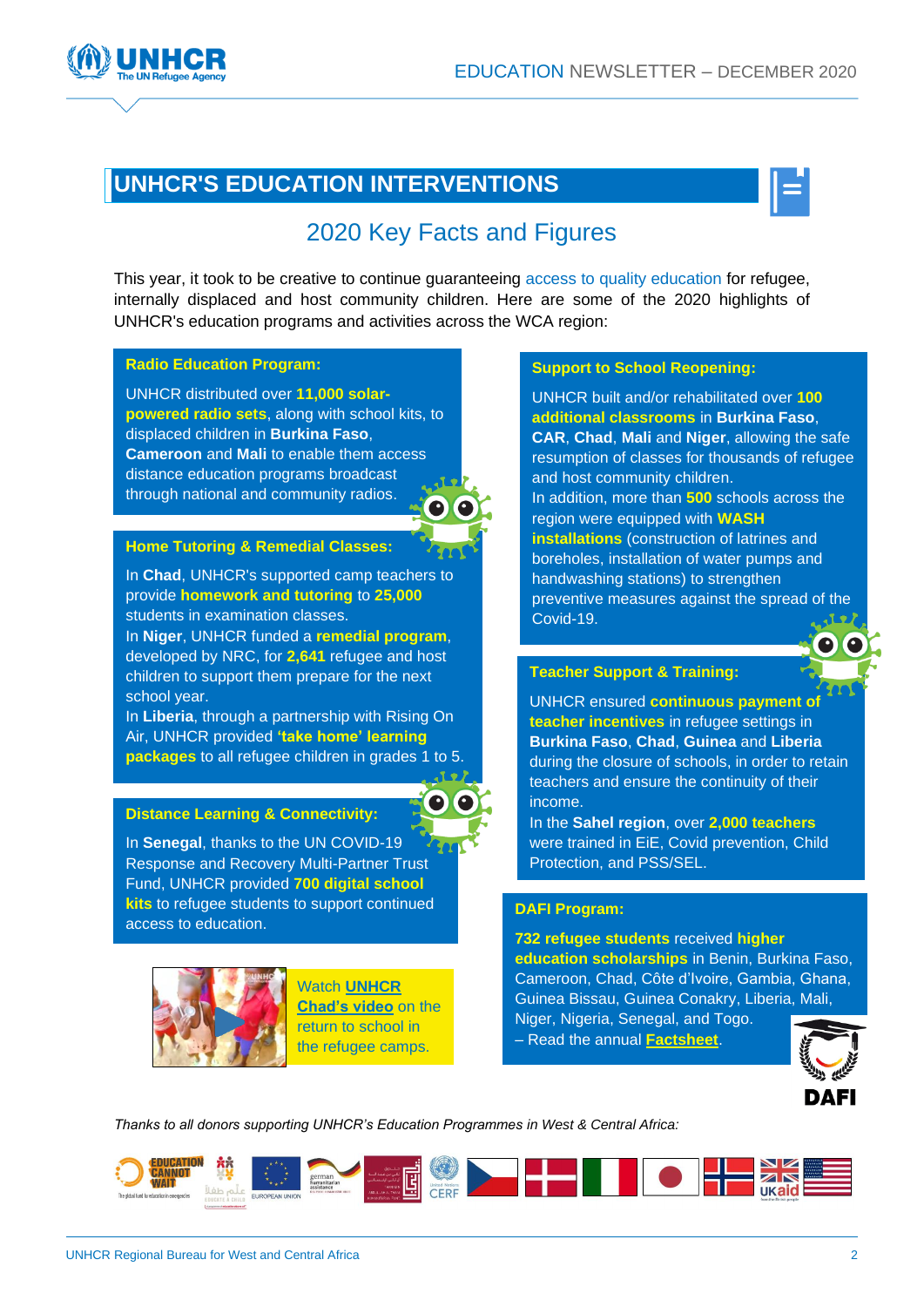



### COVID-19: its Lasting Consequences on Education Financing

**In December, following a significant increase in recorded Covid-19 cases, Chad, Mali and Niger have announced new prevention measures, including the re-closing of schools.**



While governments worldwide are continuing to struggle to implement forms of remote learning with equal access for all, the education crisis due to the COVID-19 pandemic is still being exacerbated globally. Indeed, children who were already below the line of being able to read are likely to sink even deeper into **[learning deficits](https://www.globalpartnership.org/blog/pandemic-related-school-closures-were-unprecedented-they-are-not-biggest-threat-childrens)**. In addition, the pandemic long-term impact on education will be exacerbated by the ensuing **[financial crisis](https://www.globalpartnership.org/blog/education-funding-philanthropy-and-covid-19-what-next)**.

A recent **[White Paper](https://saveourfuture.world/white-paper/)** jointly issued by the world's largest education organizations paints a bleak picture of rising costs for education systems, at a time when both domestic finance for education and international aid are at high risk of being cut. The paper sets out the urgent need to close the financing gap for education globally, and to ensure that governments target budgets to those who are left furthest behind, including refugees and forcibly displaced children and youth.

*Access the full paper and the background documents [here](https://saveourfuture.world/white-paper/). Read also: '***[Decades of neglect: Donor financing for education in emergencies'](https://donortracker.org/insights/decades-neglect-donor-financing-education-emergencies)***.*

## Attacks on Education and Safe Schools Declaration

**Thousands of schools are still closed due to insecurity in parts of the Central Sahel, while attacks and kidnappings of students and teachers are on the rise in Cameroon and Nigeria.** 

At the end of 2020, 2,169 schools were closed in **Burkina Faso**, affecting 306,946 students and 12,075 teachers in six regions (Sahel, East, Center-North, Boucle du Mouhoun, North, Center-East). There were also 1,074,993 internally displaced persons, including 54% of children under 15 years old.

Read Mr. Stanislas Ouaro, Minister of National Education and Literacy, *[here](https://ecw.exposure.co/interview-with-he-mr-stanislas-ouaro)*.

In **Mali**, 1,344 schools were still closed because of attacks and threats of attack on education perpetrated by armed groups, affecting 403,200 students and 8,064 teachers in six regions (Menaka, Mopti, Kidal, Timbuktu, Gao, Segou).

In **Cameroon**, attacks and kidnappings of students and teachers have increased in Englishspeaking regions during the last quarter of 2020, while in **Nigeria**, education in the northern region is under threat in the wake of rising insecurity, as demonstrated by the recent abduction of hundreds of boys in a aecondary achool in the town of Kankara, Katsina State.

Ghana has been the 106<sup>th</sup> State to endorse the **Safe [Schools Declaration](https://ssd.protectingeducation.org/)**. The Declaration is now supported by 29 African Union members, committing to safeguarding education from attack.

*Check the Global Coalition to Protect Education from Attack (GCPEA) [website](https://protectingeducation.org/) and read the [December Newsletter](https://mailchi.mp/protectingeducation/newsletter-2020?e=1fae4a89d2).*

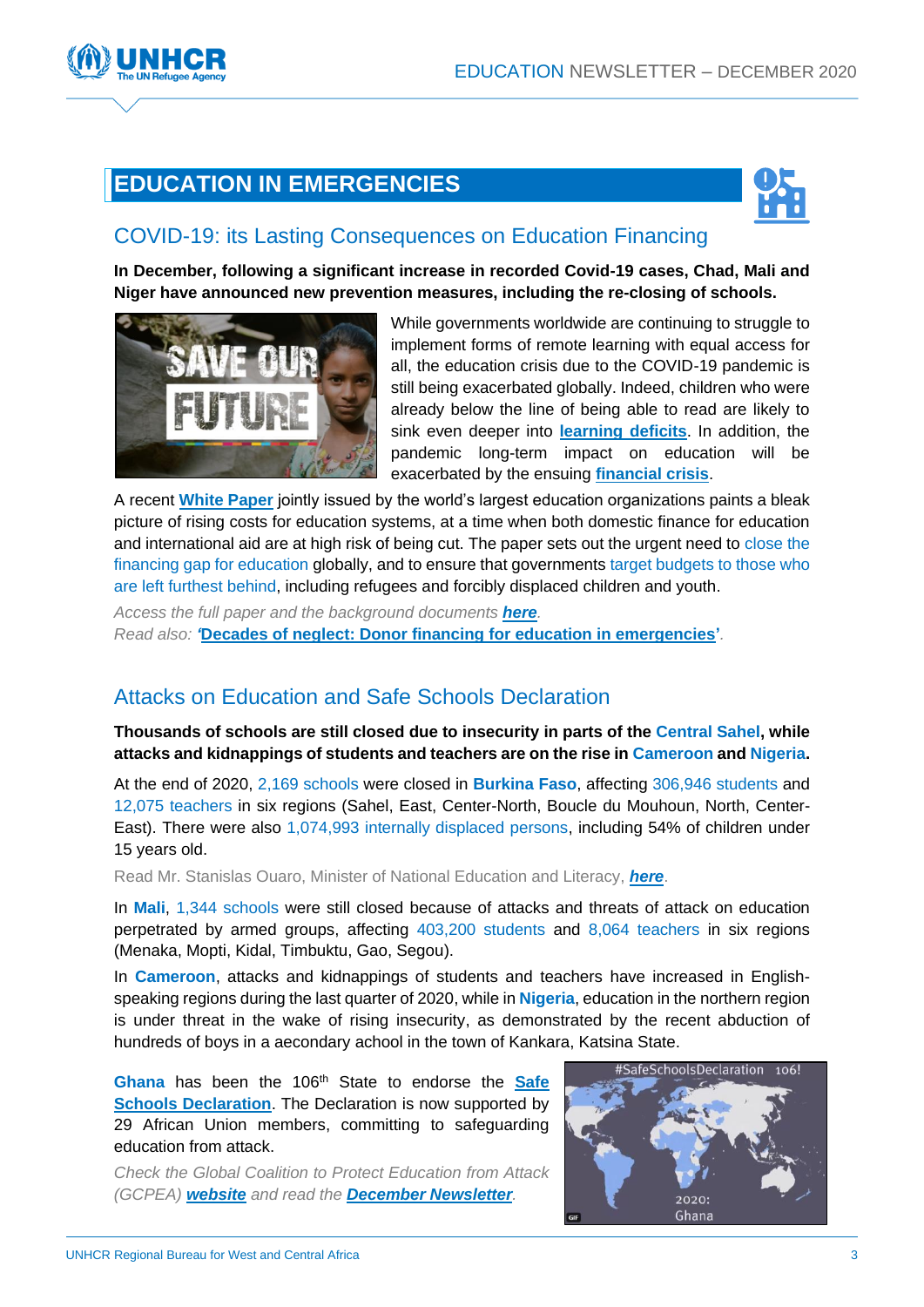

## **RESOURCES**



## [\[UNHCR\] Guidelines on Refugees' Return to Schooling](https://www.unhcr.org/5fdb7e724/covid-19-refugees-return-schooling-guidelines-2020)



UNHCR's **[Guidelines on Refugees' Return to Schooling](https://www.unhcr.org/5fdb7e724/covid-19-refugees-return-schooling-guidelines-2020)** provides advice on specific considerations for refugee students when preparing for and re-opening schools after extended periods of closure due to COVID-19 mitigation measures.

These guidelines are based on the four pillars of the UNICEF, UNESCO, World Bank, World Food Progamme and UNHCR **[Framework for re-opening schools](https://www.unicef.org/sites/default/files/2020-06/Framework-for-reopening-schools-2020.pdf)** and its latest **[Supplement](https://www.unicef.org/media/83026/file/Emerging-lessons-from-countries-experiences-of-reopening-schools-2020.pdf)** which were released earlier this year.

*Access the guide [here](https://www.unhcr.org/5fdb7e724/covid-19-refugees-return-schooling-guidelines-2020).*

## [\[ROUNDTABLE\] Meeting our Promises on Refugee Education](https://resourcecentre.savethechildren.net/library/roundtable-refugee-education-meeting-our-promises-refugee-education-during-covid-19)

In recognition of the significant impact that COVID-19 has had on education for refugees, Save the Children, Education Cannot Wait, the World Bank and the Abdulla Al Ghurair Foundation for Education cohosted a virtual roundtable to discuss key experiences, learnings and promising practices that have emerged while responding to refugee education needs during the pandemic. This paper synthesises eight key learnings and promising practices shared by participants both during the roundtable and through written contributions submitted prior to the event.



*Read the paper [here](https://resourcecentre.savethechildren.net/library/roundtable-refugee-education-meeting-our-promises-refugee-education-during-covid-19).*

## [\[WEBINAR\] Public-Private Partnerships in Education at a time of crisis:](https://www.brookings.edu/events/public-private-partnerships-in-education-at-a-time-of-crisis-lessons-from-liberia-and-around-the-globe/)  [Lessons from Liberia and around the globe](https://www.brookings.edu/events/public-private-partnerships-in-education-at-a-time-of-crisis-lessons-from-liberia-and-around-the-globe/)

The Center for Universal Education (CUE) at Brookings brought together experts in a webinar to discuss the role of non-state actors working in partnership with governments to ensure quality education delivery at times of crises. With the participation of the Liberian Ministry of Education, Rising Academy, UNHCR, Escuela Nueva Foundation, and the Education Outcomes Fund.

*Watch the whole conversation and read the highlights [here](https://www.brookings.edu/events/public-private-partnerships-in-education-at-a-time-of-crisis-lessons-from-liberia-and-around-the-globe/).*

## [\[ONLINE GAME\] Corona Quest](https://coronaquest.game/)



The Swiss-developed **Corona [Quest computer game](https://coronaquest.game/about)** is helping pupils protect themselves and face their fears over the coronavirus. The educational game, launched by canton Vaud in May for pupils aged 4-16, exists in 11 languages. Its aim is to inform on protective and hygiene measures and actions that can encourage a kindlier attitude among people towards each other.

*Access the game [here](https://coronaquest.game/) and read more about it [here](https://www.swissinfo.ch/eng/playing-a-game-to-defeat-the-virus/46072686).*